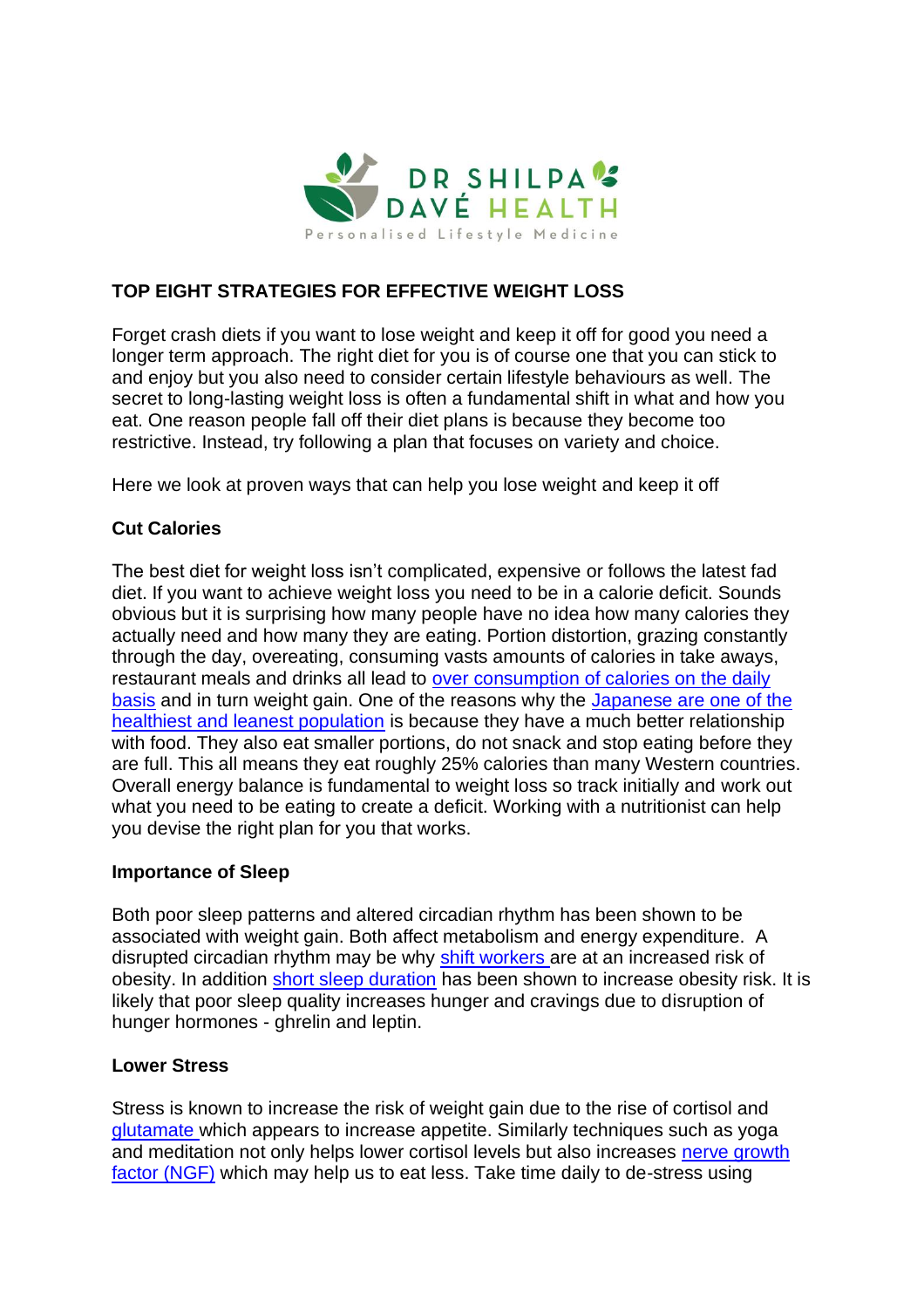mindfulness, meditation and relaxation practices. Perhaps factor in a walk to help unwind and consider magnesium salt baths each night to calm the body and mind.

### **Exercise**

We all know exercise is important for overall health. Not only does exercise burn calories, but it also builds muscle mass and jump-starts metabolism. While you may have seen headlines in the press stating exercise does not make you thin. The truth is that the right kind and amount of exercise can make it easier to lose weight (and fat in particular), if you combine it with proper dieting principles. Resistance training in particular can help support muscle mass and improve body composition as you lose weight.

Some studies suggest exercise increases BDNF which [supports brain health](https://www.frontiersin.org/articles/10.3389/neuro.24.005.2010/full) and may reduce appetite. [Exercise also boosts endorphins](https://www.news-medical.net/news/20120717/Mu-opioid-receptors-put-brakes-on-appetite.aspx) which may also cause us to eat less. The bottom line with weight loss is you need to create an energy deficit and increasing your exercise is one way to help achieve this.

### **Eat Sufficient Protein**

High-protein diets have been shown to superior when it comes to weight loss. Eating sufficient protein keeps you feeling fuller for longer, reduces appetite and increases [fat burning.](https://www.ncbi.nlm.nih.gov/pubmed/10193874) That does not mean to have to avoid carbs but whatever plan you follow do ensure it is sufficient in protein for your needs. Working with a nutritionist we can calculate what is best for you.

### **Reduce carbs esp refined carbs**

Both reducing overall carbohydrate intake and refined carbs (e.g sugar, white bread, pasta etc) can lead to weight loss. Partly this is because overall you are also reducing calories, but refined carbs are high glycemic foods which can disrupt blood sugar levels and cause insulin spikes. Long term this can lead to insulin resistance and weight gain. When you reduce carbs you naturally increase protein and fats this can improve satiety. There is also research to suggest such an approach also [increases metabolism](https://jamanetwork.com/journals/jama/fullarticle/1199154) without any change in calories.

### **Include fibre rich foods**

Fibre rich foods like vegetables and fruits are typically low in calories but incredibly filling. Various studies have shown including [fibre rich foods](https://www.sciencedirect.com/science/article/abs/pii/S019566639790091X) like vegetables in your diet aids weight loss. Fibre also supports a diverse gut flora which in turn produce short chain fatty acids like **butyrate** which appears to have weight loss benefits. Other foods that are very filling include soups. Various studies have shown regular soup eating helps people feel fuller leading to less calorie consumption. [One study](https://www.ncbi.nlm.nih.gov/pubmed/15976148) found women eating soups twice daily led to 50% greater weight loss than consuming the same amount of energy as high energy-dense snack food. So consider including soup regularly in your diet either as lunch or snack.